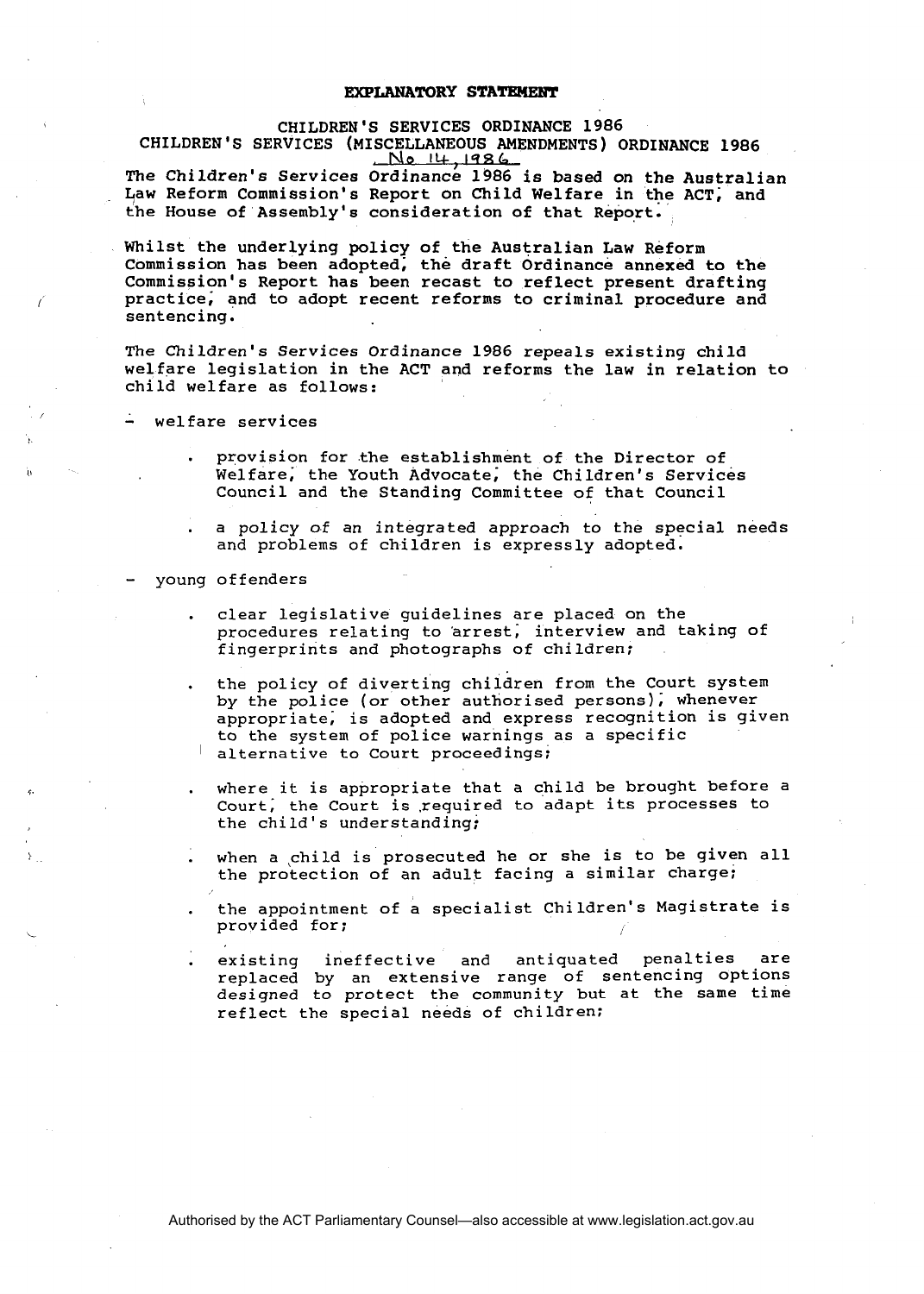a system of on-going review of children remaining subject to Court orders by the Youth Advocate is provided to ensure that the changing needs of children can be accommodated.

## children in need of care

- existing antiquated procedures which result in children who are in need of care being charged with a criminal offence are abolished:
- a new procedure to deal efficiently and effectively with children who are genuinely in need of care is provided;
- the Office of the Youth Advocate with the full range of powers; functions and responsibilities envisaged by the Australian Law Reform Commission is created to oversight this area;
- . reliance on court proceedings is minimised:
- abused children
	- . emergency procedures are provided to protect children who are at risk of being abused;
	- . compulsbry reporting of abused children is provided;
	- . offences for abusing children are created.

- child care services

. a new licensing system is provided which has been designed to protect children placed in child care facilities and control the operating of these facilities without creating an unnecessarily bureaucratic system.

children in employment

. new procedures to protect children; who are particularly liable to exploitation in employment, are introduced.

The Children's Services (Miscellaneous Amendments) Ordinance 1986 makes amendments to a number of Ordinances and the Remand Centres Regulations consequential to the proposed repeal of the Child Welfare Ordinance 1957.

Details of the Children's Services Ordinance 1986 are set out in Attachment "A" and details of the Children's Services (Miscellaneous Amendments) Ordinance 1986 are set out in Attachment "B".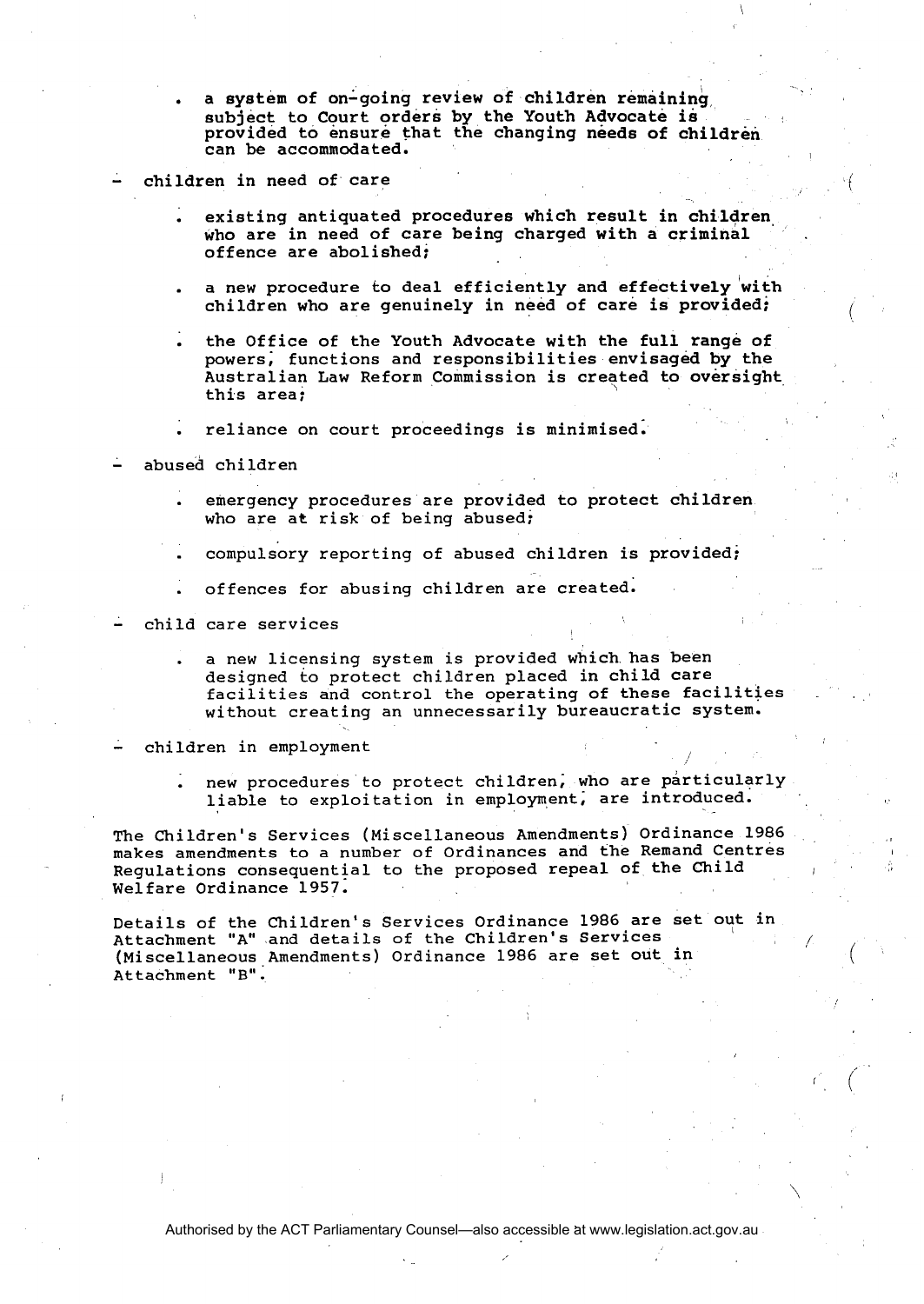## **CHILDREN'S SERVICES (MISCELLANEOUS AMENDMENTS) ORDINANCE 1986**

Clause 1 provides that the short title of the proposed Ordinance in the Children's Services (Miscellaneous Amendments) Ordinance 1986.

Clause 2 provides for the Ordinance to come into operation on a date to be fixed by the Minister for Territories.

Clause 3 repeals section 429 of the Crimes-Act 1900;

Clause 4 amends section 66 of the Evidence Ordinance 1971 by replacing references to the Child Welfare Ordinance 1957 with a reference to the Children's Services Ordinance.

Clause 5 amends section 5 of the Hawkers'ordinance-1936 by replacing the reference to the Child' Welfare' Ordinance' 1957 with a reference to'the Children's Services Ordinance.

Clause 6 amends sections 5 and 18 of the Education Ordinance 1937 by replacing the references in that Ordinance to procedures under the Child Welfare Ordinance 1957 with a reference to proceedures under the Children's Services Ordinance' 1986. 1937 by replacing the references in that Ordinance to<br>procedures under the Child Welfare Ordinance 1957 with a<br>reference to proceedures under the Children's Services<br>Ordinance 1986.<br>Clause 7 amends section 10G of the Magis

Clause 7 amends section 10G of the Magistrates Court Ordinance<br>1930 to permit the Chief Magistrate to make administrative Children's Services Ordinance.

Clause 8 amends section 4 of the Magistrates Court (civil Jurisdictibn) Ordinance 1982 to omit paragraph (b).

Clause 9 amends section 23 of the Maintenance-Ordinance-1968 to replace the reference to wards under the Child-Welfare Ordinance'l957 with a reference to wards under the Children's Services Ordinance 1986.

Clause 10 amends section 3 and 15 of the Remand Centres Ordinance 1976 to replace references to the Child Welfare Ordinance 1957 with references to the Children's Services Ordinance 1986 and to remove the obsolete definition of juvenile.

Clause 11 amends the Second Schedule to the Seat of'Governmenf **~~drninistration)~0rdinance~l930** to replace references to the **Child-Welfare-Ordinancee1957** with references to the Children's **Services'Ordinance'l986.** 

Clause **12** amends the Testamentary Guardianship Ordinance 1984 to include a reference to the Director of Welfare.